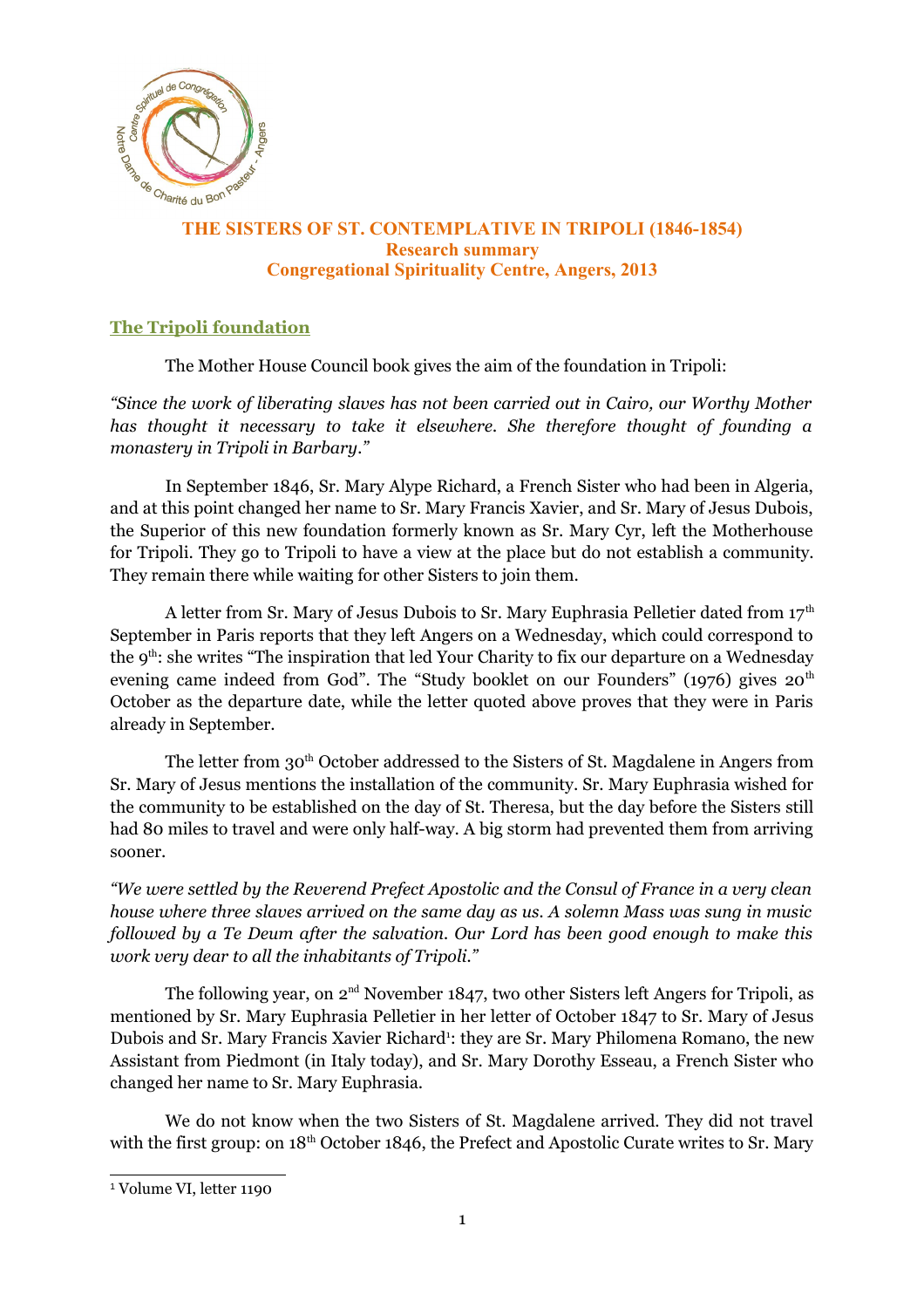

 $E$ <sub>thank du Bon Raggest</sub>  $E$ uphrasia to thank her for the arrival of two Sisters, Sr. Mary Alype and Sr. Mary of Jesus, proves it. Were they in the second group of travelers? It is likely, although no document specifies it.

In her letter from 26<sup>th</sup> October 1847, Sr. Mary of Jesus mentions that a Sister of St. Magdalene, Sr. Mary Euphrasia of Compassion gives writing lessons. It is very unlikely for two Sisters of St. Magdalene to have traveled alone during such a long trip by sea.

In October 1847, the community had six Sisters of whom two are Sisters of St. Magdalene.

#### **The Sisters of St. Magdalene**

Why were Sisters of St. Magdalene sent to this mission? It seems that in making this decision Sr. Mary Euphrasia Pelletier fulfilled the wish of some Sisters of St. Magdalene from Angers who hoped to be part of this new mission. This is the explanation given in the Mother House community letter from  $2<sup>nd</sup>$  $2<sup>nd</sup>$  March 1848<sup>2</sup>:

*"We have not yet told you about the little Community of our dear Sisters of St. Magdalene, whose work is now joined to that of redeeming the slaves. Already, last year, we had shared with you the news of their being engaged in working with our dear missionaries, but this year, their zeal for the salvation of souls had grown still more, through prayer, and they begged our Mother for permission for two of them to be among those of our sisters who were the first to go to Tripoli. During the Octave of the Feast of the Sacred Heart, our Mother felt urged to accede to their request, and welcomed it. On November 25th, the Community Sisters went in procession to the Monastery of the Sisters of St. Magdalene. Two of the latter, in a black Habit approved by our Mother, who stood between them both, renewed their vows, adding the Promise to work for redeeming of slaves, in so far as Holy Obedience would direct them. Thus began a new religious work, because those among the young Negreses and Arabs who desired to consecrate themselves to the Lord by vow, could enter into a class of which our dear Magdalenes would be the foundation stones. For some time their constitution has been the object of deep reflection by our Mother. We have added some articles which will associate with this work. They are free to choose, some as solitary Magdalenes praying for our monasteries, others could be attached to the mission for the slaves… Thus the ground where St. Euphrasia[3](#page-1-1) governed so many monasteries will be inhabited by a family which has grown and been formed under her maternal protection. In place of the Magdalene, the name Euphrasia is to be added to the other names given to our Magdalenes… They will be called: Euphrasia of[4](#page-1-2)…."*

<span id="page-1-0"></span><sup>&</sup>lt;sup>2</sup> Mother House community letter from  $2<sup>nd</sup>$  March 1848 quoted in the introduction to Sr. Mary Euphrasia Pelletier's letters from 1846, volume VI.

<span id="page-1-1"></span><sup>3</sup> Sr. Mary Euphrasia's patron saint was born in Istanbul (Constantinople) and chose to live in solitude in Egypt.

<span id="page-1-2"></span><sup>&</sup>lt;sup>4</sup> It should be noted that articles were added to their Rules.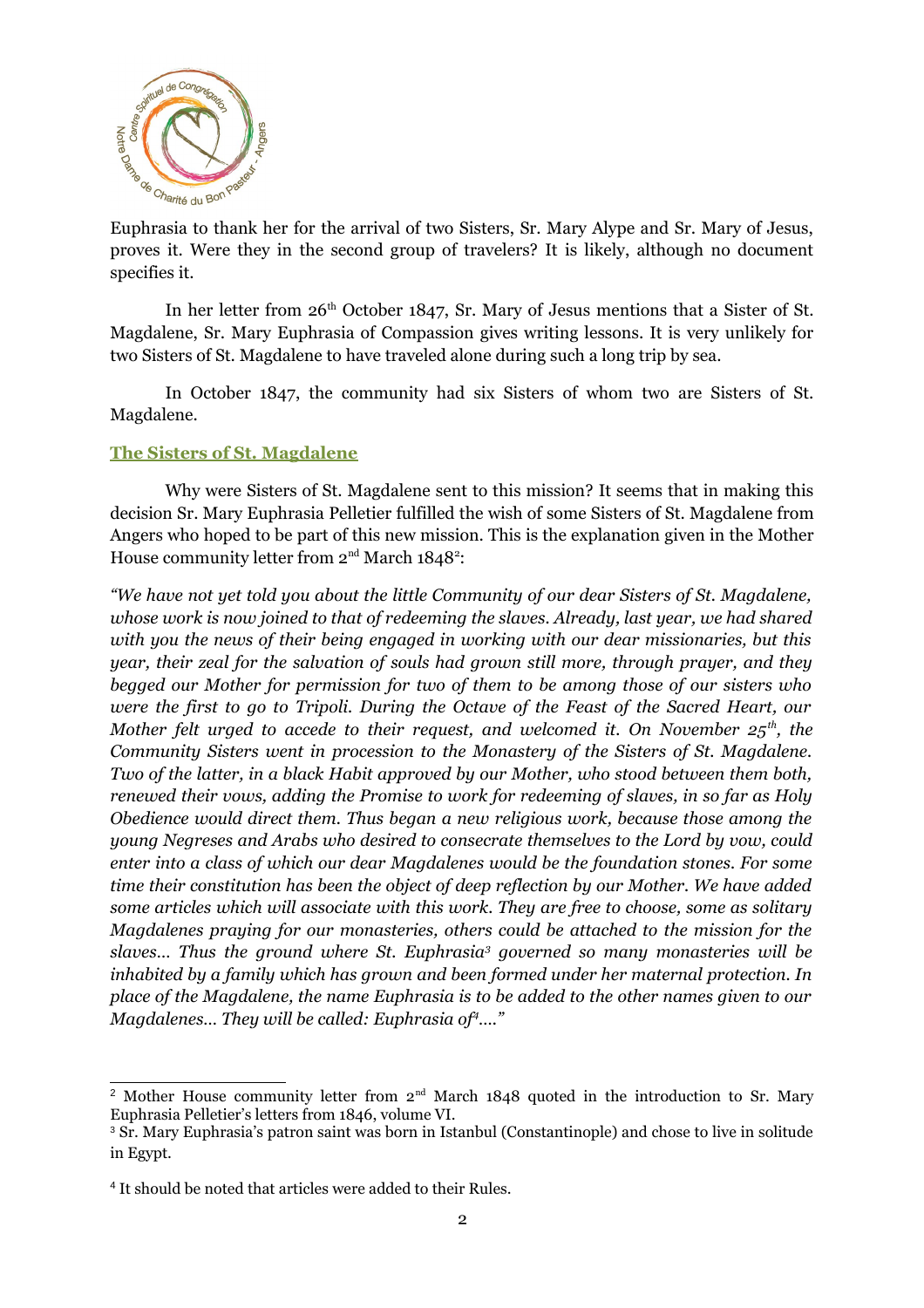

 $\sigma_{\text{M}}$   $\sigma_{\text{M}}$   $\sigma_{\text{M}}$  and  $\sigma_{\text{M}}$  and  $\sigma_{\text{M}}$  and  $\sigma_{\text{M}}$  and  $\sigma_{\text{M}}$  and  $\sigma_{\text{M}}$  and  $\sigma_{\text{M}}$  and  $\sigma_{\text{M}}$  and  $\sigma_{\text{M}}$  and  $\sigma_{\text{M}}$  and  $\sigma_{\text{M}}$  and  $\sigma_{\text{M}}$  and  $\sigma_{\text{M}}$  and  $\sigma_{$ slaves. At the time, a women with a black skin could not be part of the Community of religious, hence the necessity to create another group.

A publication note referring to a letter from Sr. Mary Euphrasia Pelletier to Sr. Mary Francis Xavier Richard probably from July 18[5](#page-2-0)3<sup>5</sup> names the Sisters in the community at this time:

- Sr. Mary Francis Xavier Richard, Superior
- Sr. Mary Philomena Romano, Assistant
- Sr. Mary Dorothy Esseau, known as Euphrasia.

And two French Sisters of St. Magdalene.

They are joined two months later by three other Sisters from Angers: Sr. Mary Mechtilde Flosse, the new Assistant, who changes her name to Mary Augustin, Sr. Mary Marcelle Richard and Sr. Mary Anastasia Seichel, a Maltese novice<sup>[6](#page-2-1)</sup>.

#### **1) Who are these Sisters of St. Magdalene?**

Sr. Mary Euphrasia never mentioned their names in her letters. She was clearly concerned about them, was worrying about their integration in the Tripoli community, and mentions them several times in her letters:

- *"May our two little Sisters of St. Magdalene also be blessed[7](#page-2-2) ."*
- *"Go out, my cherished St. Xavier, two or four times each week, you and our sisters, and also the little Sisters of St. Magdalene, to look after and to baptize hundreds of them [Arab children]… Don't be in a hurry then, about placing the grilles[8](#page-2-3) . Remain free then, you can do so much good!... Goodbye my dear daughters. You and my dear Sisters of St. Magdalene are the consolation of your devoted Mother in Our Lord[9](#page-2-4) ."*

Following new research in the Mother House archives, the Sisters of St. Magdalene of Tripoli and their role in this mission has now become clearer. Their religious names are now no longer unknown: one was Euphrasia of St Genevieve and the other Euphrasia of

<span id="page-2-0"></span><sup>5</sup> Volume VII, letter 1408

<span id="page-2-1"></span><sup>6</sup> Publication note from Sr. Mary Euphrasia Pelletier's letter from 28th July [1853] to Sr. Mary Francis Xavier Richard, volume VII, letter 1409.

<span id="page-2-2"></span><sup>7</sup> Letter to Sr.Mary Francis Xavier Richard, 8th July 1848, volume VI, letter 1229

<span id="page-2-4"></span><span id="page-2-3"></span><sup>&</sup>lt;sup>8</sup> Sr. Mary Euphrasia, on the advice of the French Consul in Tripoli, is asking the Sisters not to remain in the enclosure of the convent but to go out to meet the population and to be accepted by them. <sup>9</sup> Letter 1410 to Sr. Mary Francis Xavier Richard, 27<sup>th</sup> August 1853, volume VII.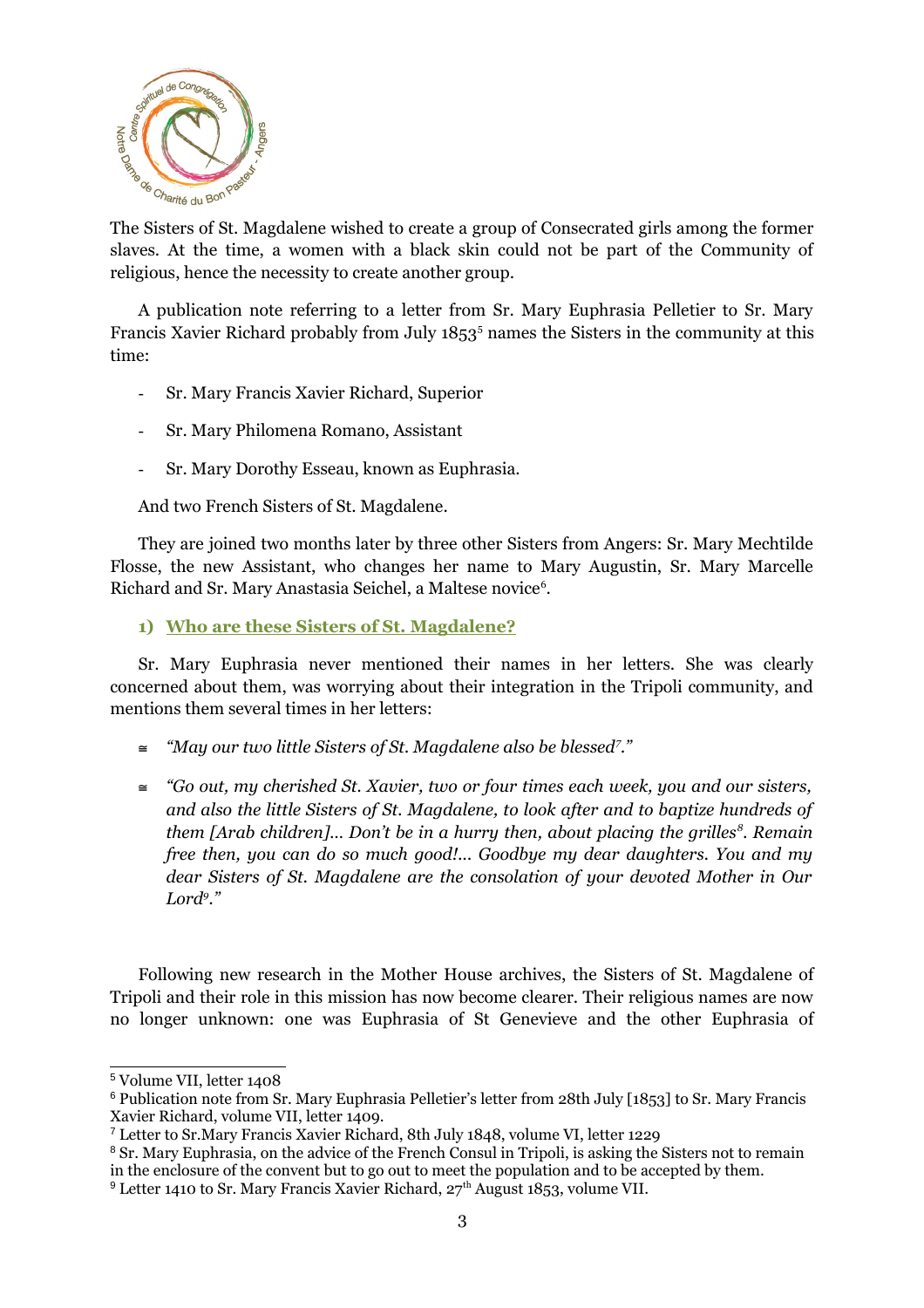

Compassion<sup>[10](#page-3-0)</sup>. According to the Mother House book of admissions for the Sisters of St. Magdalene, they are Sisters of St. Magdalene of St Genevieve Bouvet<sup>[11](#page-3-1)</sup>, who made her profession on  $15<sup>th</sup>$  August 1838, and Sisters of St. Magdalene of Compassion Terrien<sup>[12](#page-3-2)</sup> who took the habit on  $17<sup>th</sup>$  March 1838. It seems both came back to Angers when the Tripoli foundation ended.

#### **2) The end of the work in Tripoli**

In 1854, the house is closed as the situation is very difficult. The Catholic hierarchy not having been established as yet in Africa, the Sisters came directly under the Roman Congregation for the Propagation of the Faith. Releasing slaves is more difficult than expected, and even impossible. Sr. Mary Euphrasia Pelletier is deeply concerned for the community in the year before its departure and still hopes the mission will be continued: *"You are victims, my dearly loved Children, and also our two little Sisters of St. Magdalene. But I implore you, do not abandon this work![13](#page-3-3) "*

The relevant parts of the new documents relating to the Sisters of St. Magdalene have been transcribed in the appendixes.

<span id="page-3-0"></span><sup>&</sup>lt;sup>10</sup> See in the appendix the letters from  $8<sup>th</sup>$  March 1850 from Sr. Mary Philomena Romano to Sr. Mary Euphrasia Pelletier and from 16<sup>th</sup> September 1851 from the two Sisters of St. Magdalene to the same.

<span id="page-3-1"></span><sup>&</sup>lt;sup>11</sup> Born Aldégonde Bouvet in Paris on 19th February 1812, she took the habit on  $2<sup>nd</sup>$  July 1836 and died on 11th June 1895 in Angers. See her necrology in the appendix 2.

<span id="page-3-3"></span><span id="page-3-2"></span><sup>&</sup>lt;sup>12</sup> Born Virginie Terrien in Saumur, she takes the habit at 20. According to the first volume of the Annals of the Sisters of St. Magdalene Community of Angers, she died on  $23^{\text{rd}}$  February 1868. <sup>13</sup> Letter 1409 to Sr. Mary Francis Xavier Richard, 28<sup>th</sup> July [1853], volume VII.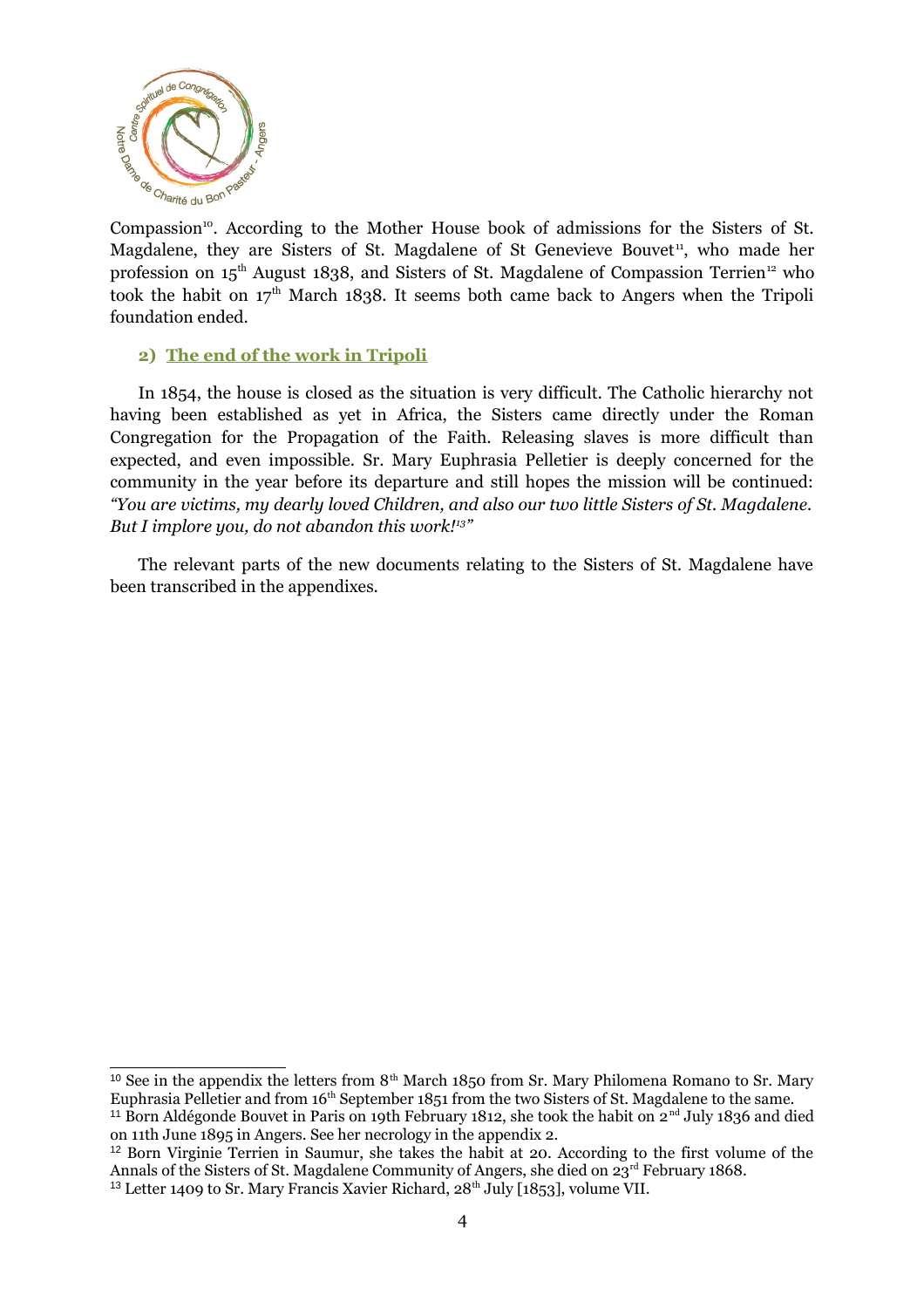

# **Appendix 1**

## **Letters<sup>14</sup> related to the Sisters of St. Magdalene of Tripoli**

## **1) Letters from apostolic Sisters**

- $\leq$  Letters from Sr. Mary of Jesus Dubois to Sr. Mary Euphrasia Pelletier<sup>[15](#page-4-1)</sup>
	- Paris,  $25<sup>th</sup>$  September 1846

*[…] "We unite ourselves each day more intimately to the prayers of our holy Motherhouse, those of our dear collaborators, our beloved Magdalenes who are loved very tenderly by the Lord and by us, oh I am sure that they work[16](#page-4-2) more than us.[…]"*

- Marseille, 1st October 1846

*[…] "We do not forget either our dear children on Angers, especially our dear Sisters of St. Magdalene, we will write to them as soon as we arrive in Tripoli. […]"*

- Tripoli, 10<sup>th</sup> January 1847

[...] "Please deign my very dear Sister to recommend once more the house of the slaves to our dear Magdalenes who are also their true mothers. We join constantly our hearts and works to their prayers for us."

[...] "Oh what a help our dear Magdalenes are to us thanks to their fasts and prayers and to the exercise of holy virtues; our enemy makes greats efforts to prevent this great work:"

 $-20^{th}$  May 1847

*"We unite our prayers and penances to those of our dear Sisters of St. Magdalene to obtain their liberation. It is only just that it should cost us tears and toil, since our dear Savior had to sacrifice all his blood."*

26<sup>th</sup> December 1847:

*[…] "We have given out the assignments according to your wishes. Sister M. of St Philomena Assistant is the novice mistress; M. of St Alype is in charge of the class of sixtyfive young Maltese. M. of St Euphrasia is in charge of the boarding house, Euphrasia of Compassion is giving lessons in writing and is very good at it […] Our two Sisters of St.*

<span id="page-4-0"></span><sup>&</sup>lt;sup>14</sup> The spelling has been modified and adapted to modern standards for reasons of reading and understanding.

<span id="page-4-1"></span><sup>&</sup>lt;sup>15</sup> The first extracts of the letters are addressed to the Sisters of St. Magdalene in Angers.

<span id="page-4-2"></span><sup>&</sup>lt;sup>16</sup> By the action of prayer. Here the complementarity of the two groups appears well.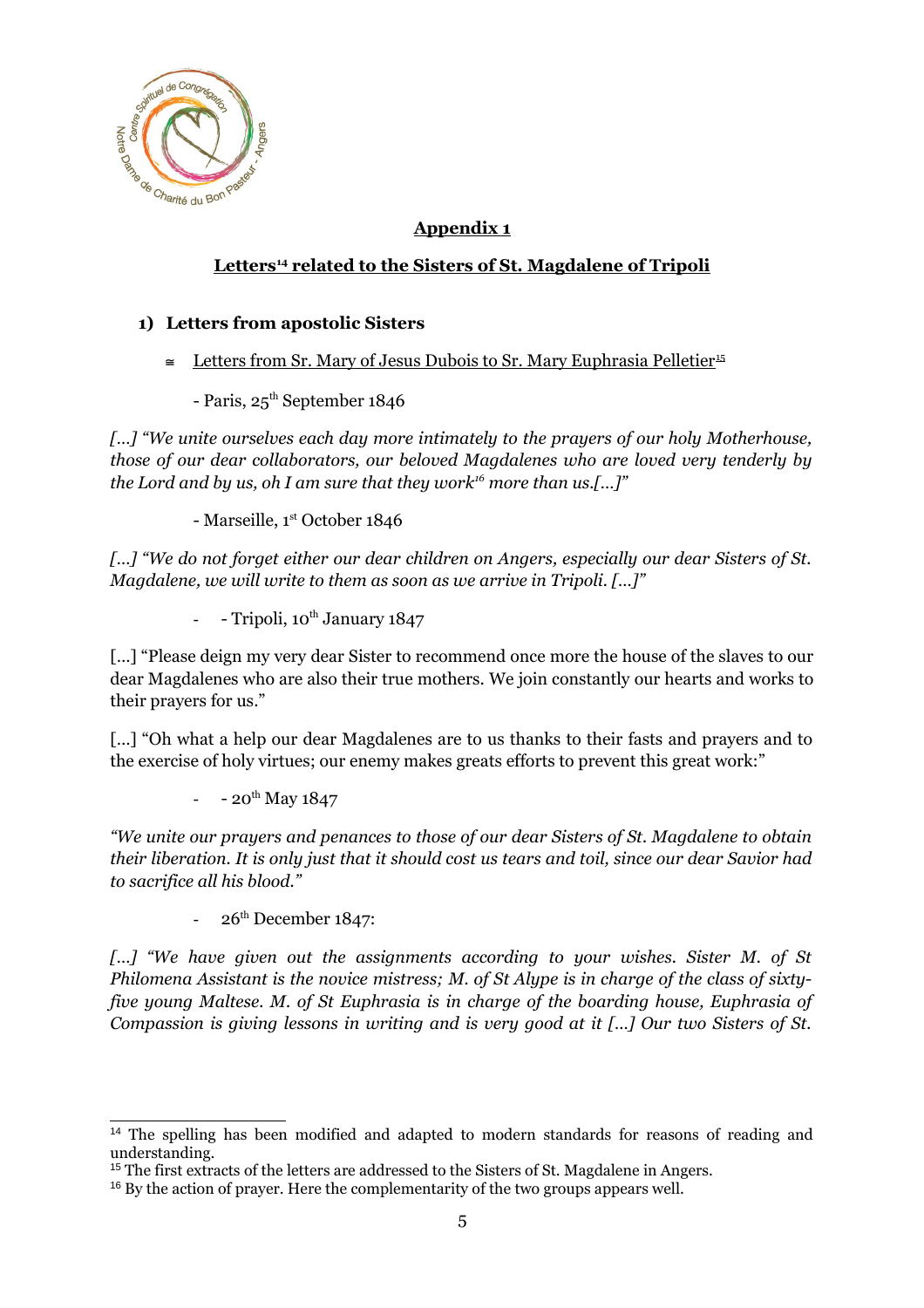

**Magdalene will take possession of the house in the desert<sup>[17](#page-5-0)</sup>, tomorrow the Feast of the Holy** *Innocents, to whom we commend the holy enterprise of the baptism of Arab children […]".*

 $-6^{\text{th}}$  January 1848:

*"Our two dear Sisters of St. Magdalene are also very devoted, you have communicated your zeal for the salvation of souls to them; they will do a lot of good here. […]"*

 $-2^{nd}$  March 1848

*"I believe that our dear and worthy Sister Mary of St. Philomena with Mary of St. Alype and one of our dear Magdalenes […] would make a huge Foundation in this big city."*

 $-1$ <sup>st</sup> May 1848:

*[…] "Our two Sisters of St. Magdalene are settling in." […]*

 $-15^{th}$  May 1848:

*[…] "Mary of St Alype […] is taking care of the baptism of young Arab children with our Sisters of St. Magdalene. […]"*

 $-15^{th}$  September 1848:

*[…] "Our very zealous Euphrasia of St Genevieve is already exhausted; she is now accepting that she has a very serious illness." […]*

 $-10^{th}$  [February] 1849:

*[…] "The two Sisters of St. Magdalene have had great temptations; now they are much better. Euphrasia of Compassion, who was the more upset of the two, has just assured us that she would rather die than leave Tripoli of her own will.[…]*

*Our two Sisters of St. Magdalene have had great difficulty in adjusting to the climate and to the country, and have overcome everything. They are never seen making an intentional mistake. It is a great consolation. They asked us to beg you to allow them to wear a black scapular with their black costume […]."*

 $12^{th}$  March 1849:

*[…] "The Consul of France […] gave us a piece of black cloth that will be used for the habits of our Sisters of St. Magdalene." […]*

- 9<sup>th</sup> April 1849:

<span id="page-5-0"></span><sup>&</sup>lt;sup>17</sup> Does this expression, frequently used for the house of the Sisters of St. Magdalene at this time, mean that the ones in Tripoli moved, a year after the beginning of their mission, into a house of their own? The question remains unanswered.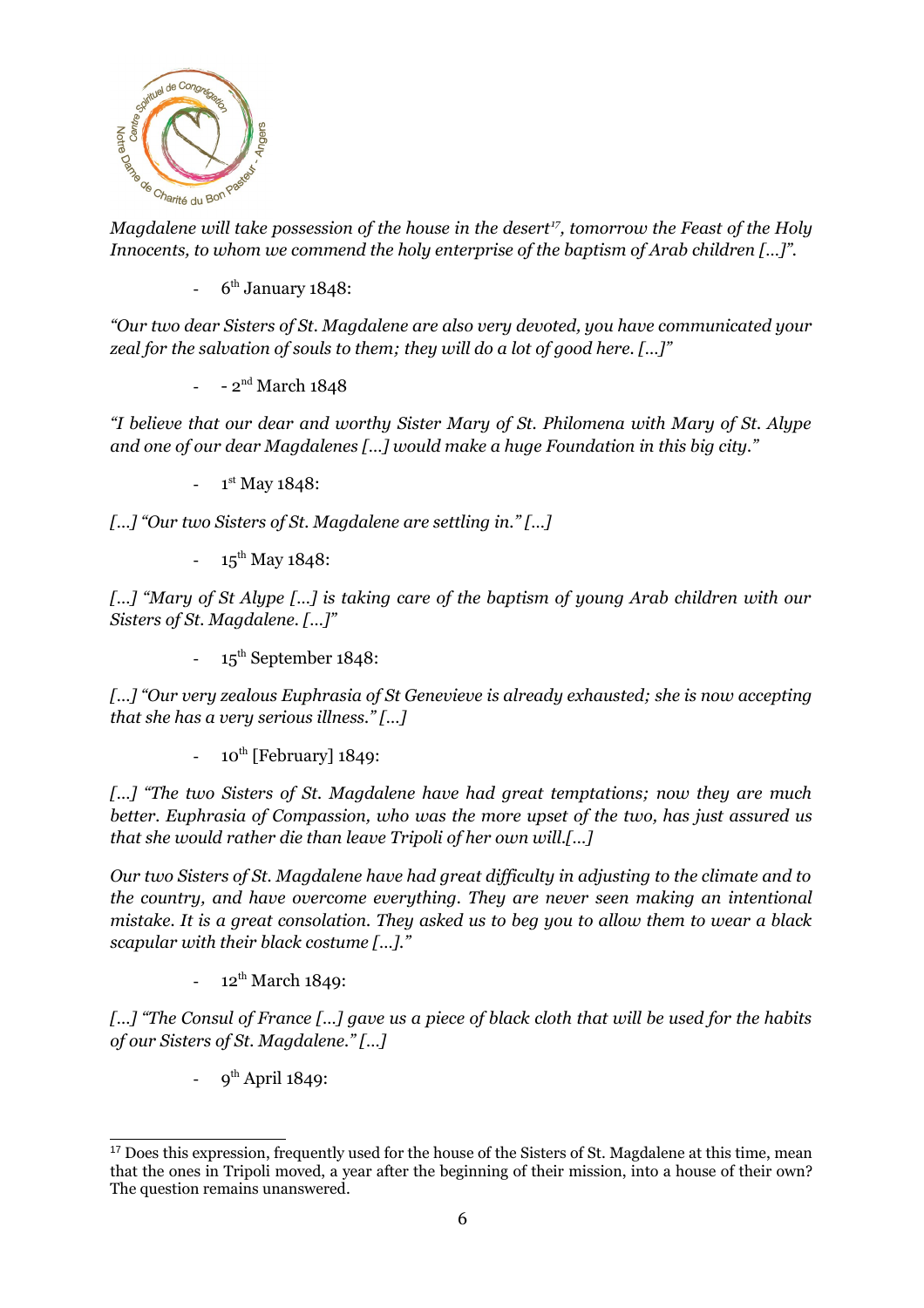

 $\frac{1}{2}$  are  $\frac{1}{2}$  and  $\frac{1}{2}$  are happy to follow the Rule as perfectly as possible; all our Sisters are very fervent, *even our dear Sisters of St. Magdalene who have not made a single intentional mistake for a long time."*

 $\cong$  Postscript to the Tripoli community letter from 19<sup>th</sup> June 1851:

*"My very dear Sister[18](#page-6-0) our two Sisters of St. Magdalene are paying their deep respect to you and asking you not to forget to mention them to Our Mother General and to their good Mothers of the council and chapter, and also to their dear Sisters, and would like to hear from you. Euphrasia of St Genevieve is still unwell and does not do anything; she begs her sisters to pray God to fulfill his holy Will in her. If possible she begs you not to forget them as well as all the Sisters of St. Magdalene, to whom she sends friendly greetings […]."*

- $\leq$  Letters from Sr. Mary Philomena [Romano] to Sr. Mary Euphrasia Pelletier
	- *8 th March 1850:*

Following the signatures of Sr. Mary Philomena and Sr. Mary Euphrasia [Esseau], the letter bears two others:

Euphrasia of Compassion

Euphrasia of St Genevieve

Your two Sisters of St. Magdalene who will always be loyal and submitted to you.

- *Not dated:*

[...] "Mother, our two Sisters of St. Magdalene are ill, especially Euphrasia of St Genevieve, it was difficult not to make her fast on Holy Friday."[…]

<span id="page-6-0"></span><sup>&</sup>lt;sup>18</sup> The addressee of the letter is not named.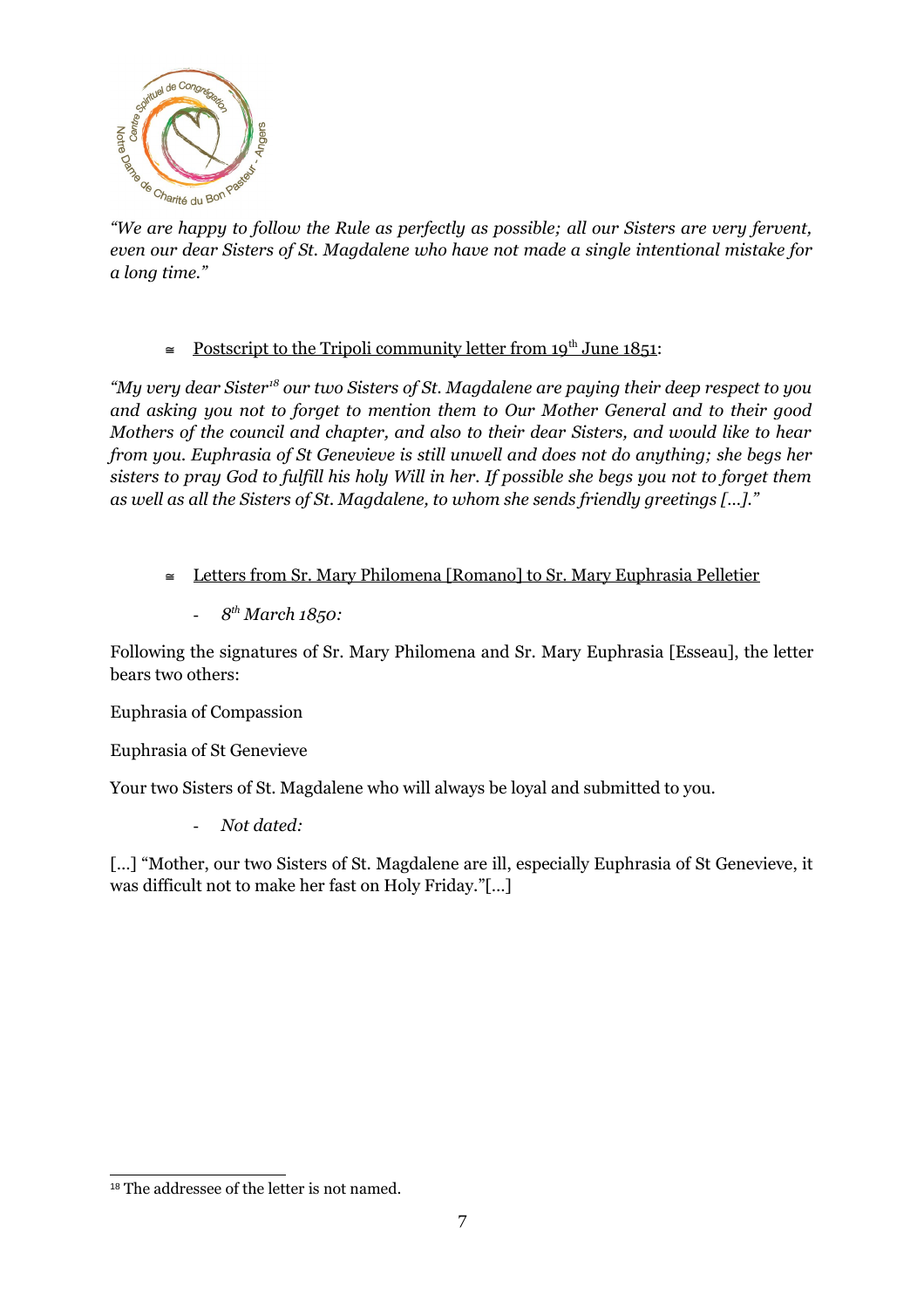

- $\frac{d^2y}{dx^2}$   $\approx$  Oharité du Bon Pasta<sup>3</sup>
	- *13th September 1851:*

*[…] "Our two dear Sisters of St. Magdalene are more and more devoted to the mission, but Euphrasia of Compassion is the only one who can work in the class. She alone has recovered; she is telling us every day that she will go mad because the children are not afraid of her." […]*

- Letter from Sr. [Mechtilde<sup>19</sup> Flosse] to Sr. Mary Euphrasia Pelletier
	- *31st July 1854:*

*[…] "We are only three religious; the Sisters of St. Magdalene cannot stay in Tripoli after what has just been discovered[20](#page-7-1) about the other. Everyone is asking for her departure."[…]*

## **2) Letters from the Sisters of St. Magdalene**

 Letters from Srs. Euphrasia of St Genevieve and of Compassion to Sr. Mary Euphrasia Pelletier:

L.J.M.

*From our monastery of Tripoli this 16th September 1851*

*My very Honored Mother General*

*I am taking advantage of the letter our good Mother Assistant is sending you, to put in this little note, to express our deepest gratitude for the few lines you included for us in your precious letter, which was a great joy to us as it proved that you did not forget your two little Sisters of St. Magdalene of Tripoli. We also wish to express our joy that Our Lord is still keeping you close to us in love and gratitude. We would love to be able to share our dear Sisters' joy and happiness of being near you. My cherished Mother, you do not mention your health. This allows us to hope it is good and that God will keep you with us for a long time, which will be a joy and happiness for us. We are however grieved not to hear from our good Mother Aimée of Jesus and from all our dear Sisters of St. Magdalene, this lack of news saddens us; nevertheless we are resigned to the will of God who allows this to be…*

<span id="page-7-0"></span><sup>19</sup> The name is hardly legible.

<span id="page-7-1"></span><sup>&</sup>lt;sup>20</sup> The letter does not say what the problem is. It could have been a behavior problem, or a refusal to obey. An undated from Euphrasia of Compassion in a confessional tone suggests it. She writes of "lack of unity" and of "rebellion".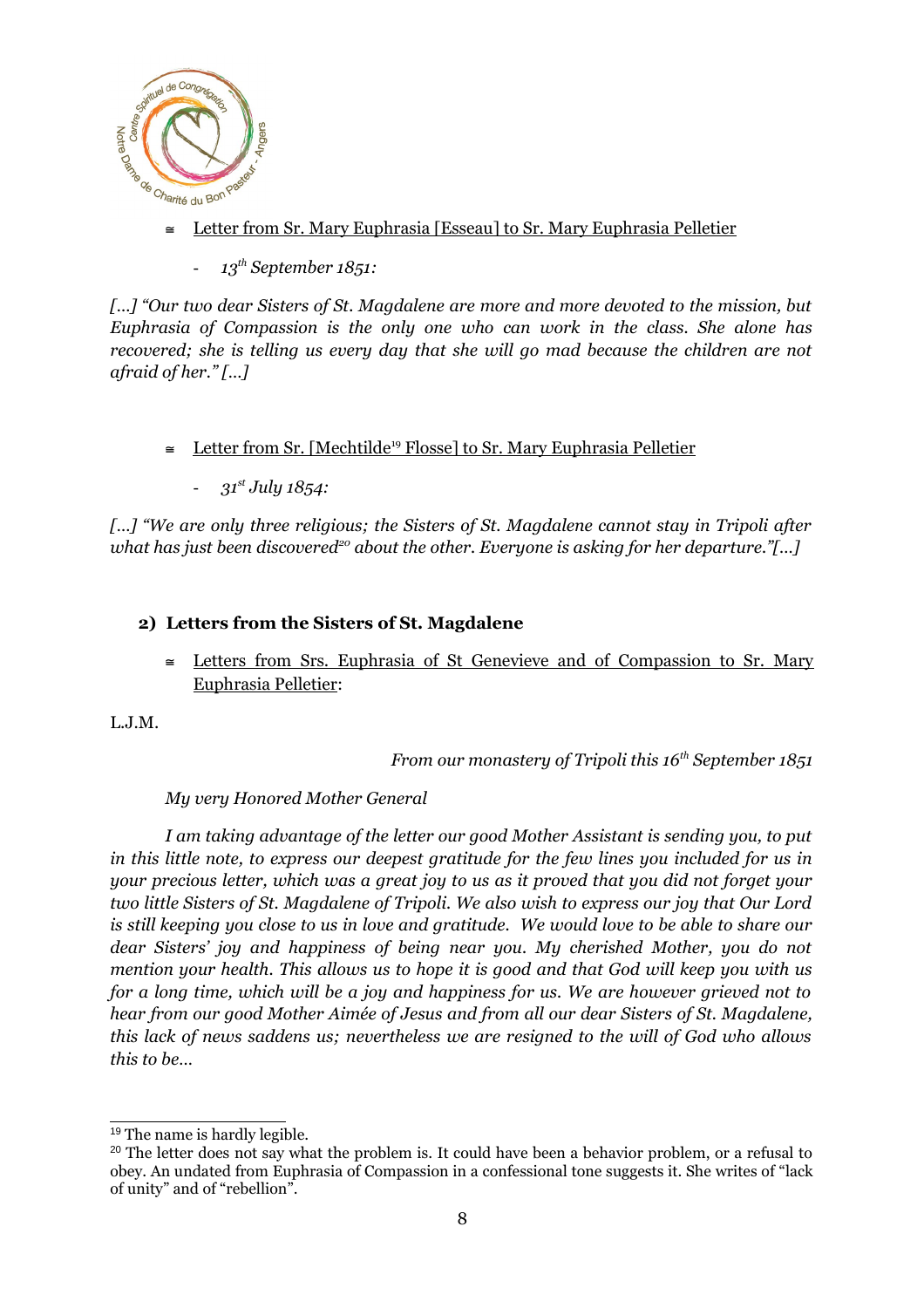

**My very Honored Mother General we are still on the cross, our Good Mothers are all** *quite ill as well as myself; all three of us are stricken by the same illness, without any hope of recovering. My dear Mother it would be impossible to stay silent and not come and lay our great grief at your motherly heart. Seeing that our three names are mentioned in your very precious letter, but that you remain silent regarding our dear Mother makes us sad, it would be impossible to explain how much we cried over it, because in spite of her great resignation she has not been able to hide the suffering it caused. My dear Mother, this has made us all sad because the union and charity among us is such that we have only one heart. And how could we not, my very good Mother, have grieved when we saw the pain of our good Mother Assistant! She alone has been our consoling angel in these moments of trial, in these days of suffering and distress that we have had to face in Tripoli. She has known how to console us, and I dare say that without her we would have yielded many times to the temptations of despair that have arisen in our souls. But she has been a consoling angel to us by making us gather once again the courage that was about to leave us, and by the peaceful words she spoke to us. And even now my dear Mother despite her distress, she does not leave our bedsides, but forgets herself to provide the care required by our cruel illness, saying that it is what our Very Honored Mother General would do if we were fortunate enough to have her among us. Ah! My Very Worthy Mother, it would be impossible to describe her zeal, her devotion, and how much this good Mother is attached to you and to the congregation. She is a true saint and is following the spirit of God and yours in all things. Allow us in a few words to say she does all she can to make us forget the pain of exile. Forgive me, Very Honored Mother, for talking to you for so long, but I am only following the feelings you have always taught us to have for all our good Mothers, the one of gratitude, the duty of which we like to fulfill. I will also say my Dear Mother that God has given us a good Father whose untiring zeal consoles us and helps us with his advice to walk the path of religious perfection. I am finishing my Very Honored Mother by begging you to bless us and I kiss your blessed hand; and am in the profoundest of respects in the divine hearts of Jesus and Mary, My Very Honored Mother, your unworthy but obedient and devoted daughter,*

*Euphrasia of St Genevieve and of Compassion[21](#page-8-0)*

## *G.B.B.*

*My Very Honored Mother, we come kneeling to you to ask for a favor, that you allow us to raise our veils, as not being cloistered, we are obliged to speak even to men with our faces uncovered, and it pains us, but we are submitting to your will.*

*Please give, my Very Honored Mother, our deep respect to all our good Mothers in the Council and Chapter, to Mother Aimée of Jesus, Mother St Philippe and Mother St Vincent, and tell our dear Sisters of St. Magdalene that we always love them.*

<span id="page-8-0"></span><sup>&</sup>lt;sup>21</sup> It seems Euphrasia of St Genevieve also signed for Euphrasia of Compassion.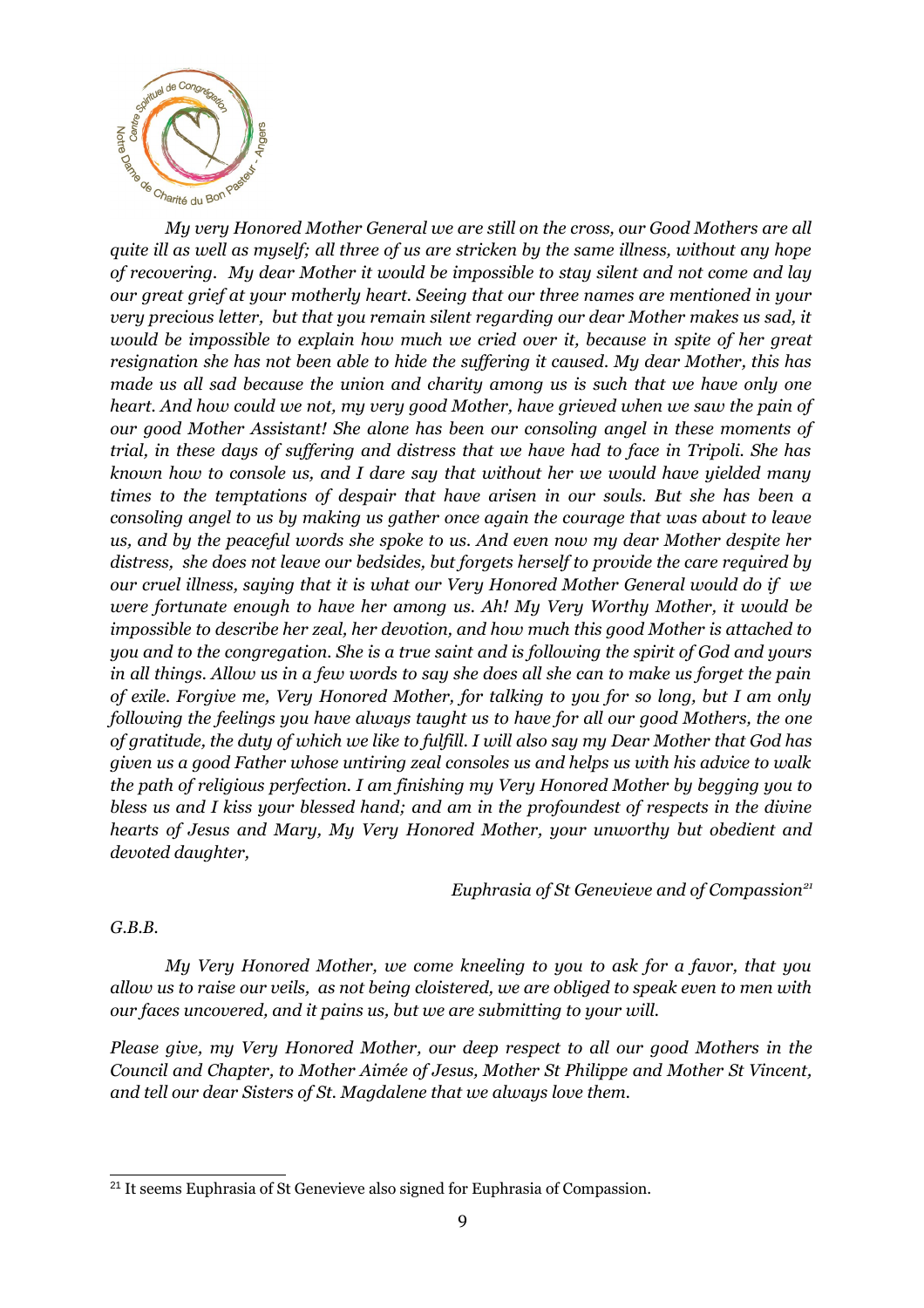

*[…][22](#page-9-0) having only one wish which is to give our entire life to these poor souls; it is very easy to instruct them in this country as they have no religion. We would be very happy if we were called to go by obedience; we would fly there to console and lighten your heart, and we ourselves would die in peace, because we do not want to die without having accomplished this cherished work of yours which is also ours.*

*Forgive me for this long letter my dear Mother. I am finishing it by prostrating myself at your feet to kiss your blessed hand and to ask for your blessing for all your daughters of Tripoli, and I remain, very worthy and very honored Mother in the divine hearts of Jesus and Mary, with the deepest respect,*

> *Your very humble and obedient All devoted and unworthy daughter Euphrasia of St Genevieve and Sister Euphrasia of Compassion.*

<span id="page-9-0"></span><sup>&</sup>lt;sup>22</sup> The beginning of the letter is missing.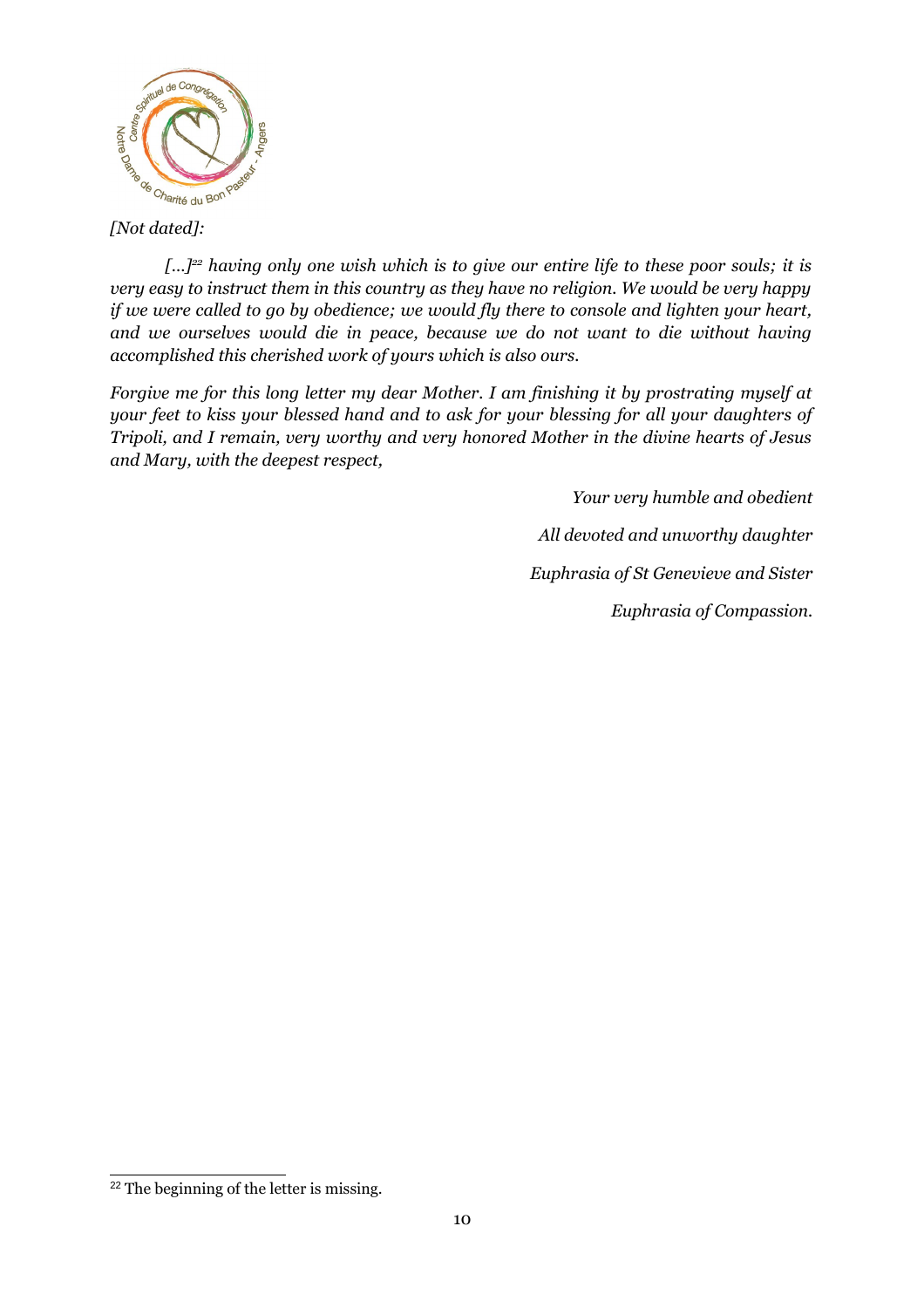

#### **Appendix 2 Necrology of Sr. Magdalene (or Euphrasia) of Saint Genevieve Bouvet[23](#page-10-0)**

MAGDALENE OF SAINT GENEVIEVE BOUVET one of the oldest branches of the foundation of our dear solitaries.

This good Magdalene who expired on June  $11^{th}$  was born on the  $19^{th}$  of February 1812 to the Bourbon Palace, her parents being servants to the Prince of Condé<sup>[24](#page-10-1)</sup> ; her mother having died when was still young her father placed her as a boarder with the Religious of the Refuge at Versailles. On leaving there she lived but a short time in the world till she asked admission into the community of Magdalenes then in its infancy. M<sup>elle</sup> de la Salle her patroness recommended her to M<sup>me</sup> la comtesse d'Andigné who accepted with all her heart this new child and gave her on the day of reception her own baptismal name Genevieve.

Her profession took place in 1838 and since that time she aided by every means in her power her superiors, and edified, by a humble mortified life her sisters whom she loved; she often entertained them with accounts of the commencement of the Mother House, and in these histories the goodness of our Mother Foundress, M. de Neuville, and  $M^{\text{me}}$  d'Andigné, was ever brought to the front.

Surrounded by the care of her mistress and often visited by the Rev. Chaplain, this good ancient Magdalene who was named ADEGONDE in baptism, died at the age of 83 years fifty-nine of which she spent with our Magdalenes.

<span id="page-10-0"></span><sup>&</sup>lt;sup>23</sup> Published in the Congregational Bulletin number 9 from June 1895, p. 45. Although her mission in Tripoli is not mentioned in this text, she is only Sister of Saint Magdalene whose name and date of profession match the Sr. Euphrasia of Saint Genevieve spoken of in the letters quoted in the previous pages.

<span id="page-10-1"></span><sup>&</sup>lt;sup>24</sup> The house of Condé was related to the royal house of Bourbon whose members were Kings of France from 1589 to 1792 and then from 1815 to 1830.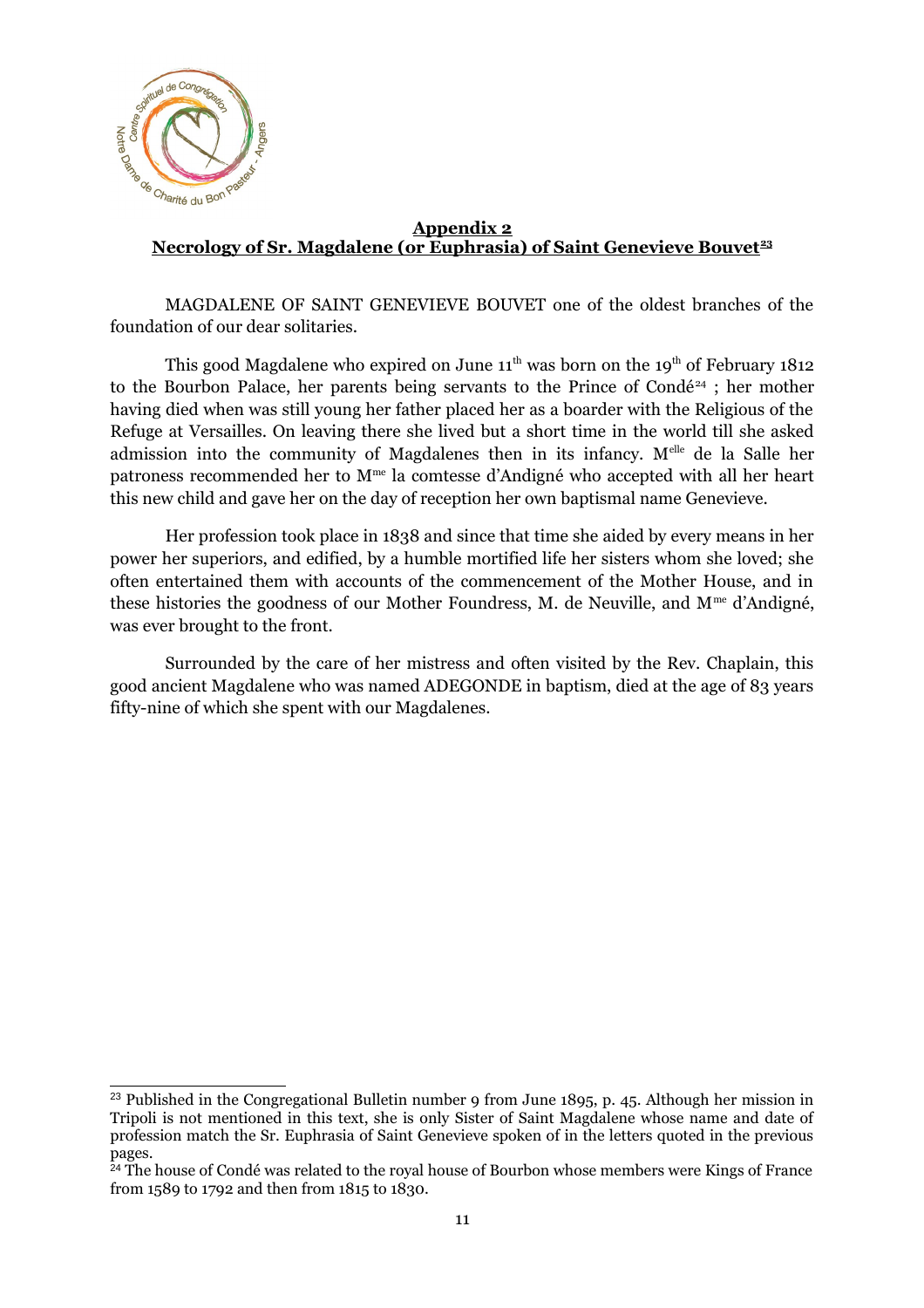

## **Appendix 3 Letter from the Sisters in Tripoli to the Sisters of St. Magdalen in Angers**

From our Monastery in Tripoli, 30<sup>th</sup> October 1846

The Gospel is announced to the poor. Our Lord

Our very honored and dear children and Sisters in J.C.

The very active part that your love for Our Lord made you take in this work of liberation of the slaves gives you the right to the rewards and merits of this amiable and divine mission. We work with our divine Savior, he is with us, we receive each day tokens of his protection that can be read as an equal number of miracles. We have been filled with graces and favors in spite of our great unworthiness, and we firmly hope that, with the help and support of your fervent prayers as well as of your humble life joined to God, this house that is wholly consecrated to Him is going to be expanded for His Glory and the salute of an infinity of souls.

He had the joy of arriving on the day of St. Theresa who has secured this favor for her dear daughters from the Carmel, but this great saint wanted us to put literally into practice her motto: "To suffer or to die", because we have had to weather the most awful storm which lasted for 48 hours. The rumble of the thunder merged with the noise of the hurricane which, after having long joggled with our ship pushed her all of a sudden in the port of Tripoli to the great astonishment of everyone. Five days leter, on the day of the Divine Heart of Jesus, we were settled by the Reverend Prefect Apostolic and the Consul of France in a very clean house where three slaves arrived on the same day as us. A solemn Mass was sung in music followed by a Te Deum after the salvation. Our Lord has been good enough to make this work very dear to all the inhabitants of Tripoli. Each day a few slaves come to us, we already have 12 of them, all young and very docile. Our house will be full in a few days, because it is quite small and cannot welcome more than 30.

When these dear children come to us, they are wearing wretched rags full of vermin. We have a white cloth dress and a long veil of blue cloth ready for them. This is the habit of the Most Holy Mother that many Arab families have kept. It is impossible to find a more desolate country. There has never been the slightest glimmer of education. A great number of Christians [were] slaves themselves in this place once. Each caravan carried several hundreds of slaves who were then transported to Alexandria, Constantinople and Cairo. They are suffering extreme abuses on the way. The weakest usually die before reaching their destination. St. Vincent of Paul was a captive in this city for many years, because his great charity made him sell himself to save the son of a poor widow. There is in this country no industry nor commerce, and although the supplies are very low-priced, most people starve. We see poor little Arab girls pick a few barley seeds from the ground before eating them greedily. For them a small piece of bread is a splendid feast. They usually eat beans with ? but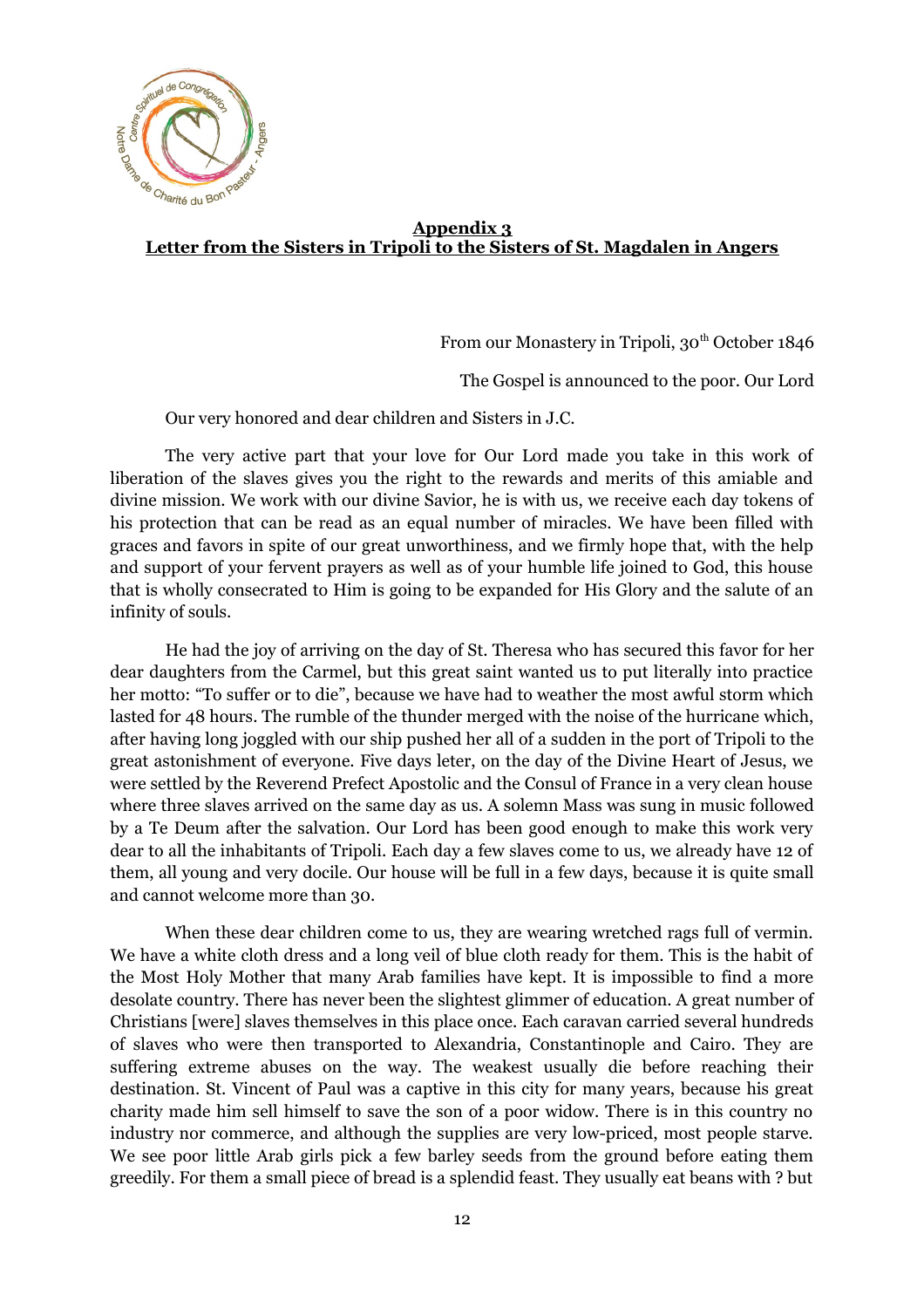

Shepherd will train this fold. He came with us to search and call his flock […] also touch their heart and make them hear his sweet voice. We ask you to always join your poor and affectionate mothers in Tripoli by prayers and good works, they who are counting on you and are forever with a great affection in the Sacred Hearts and Jesus and Mary

Your very humble and unworthy Sisters

in Our Lord M. of Jesus M. of St. Alype<sup>[25](#page-12-0)</sup>

<span id="page-12-0"></span><sup>&</sup>lt;sup>25</sup> Letter from Sr. Mary of Jesus and M. of St. Alype to the Sisters of St. Magdalene, archives of the Motherhouse. M. of Jesus had promised in the letter dated 1<sup>st</sup> October from Marseille to write to the Sisters of St. Magdalene.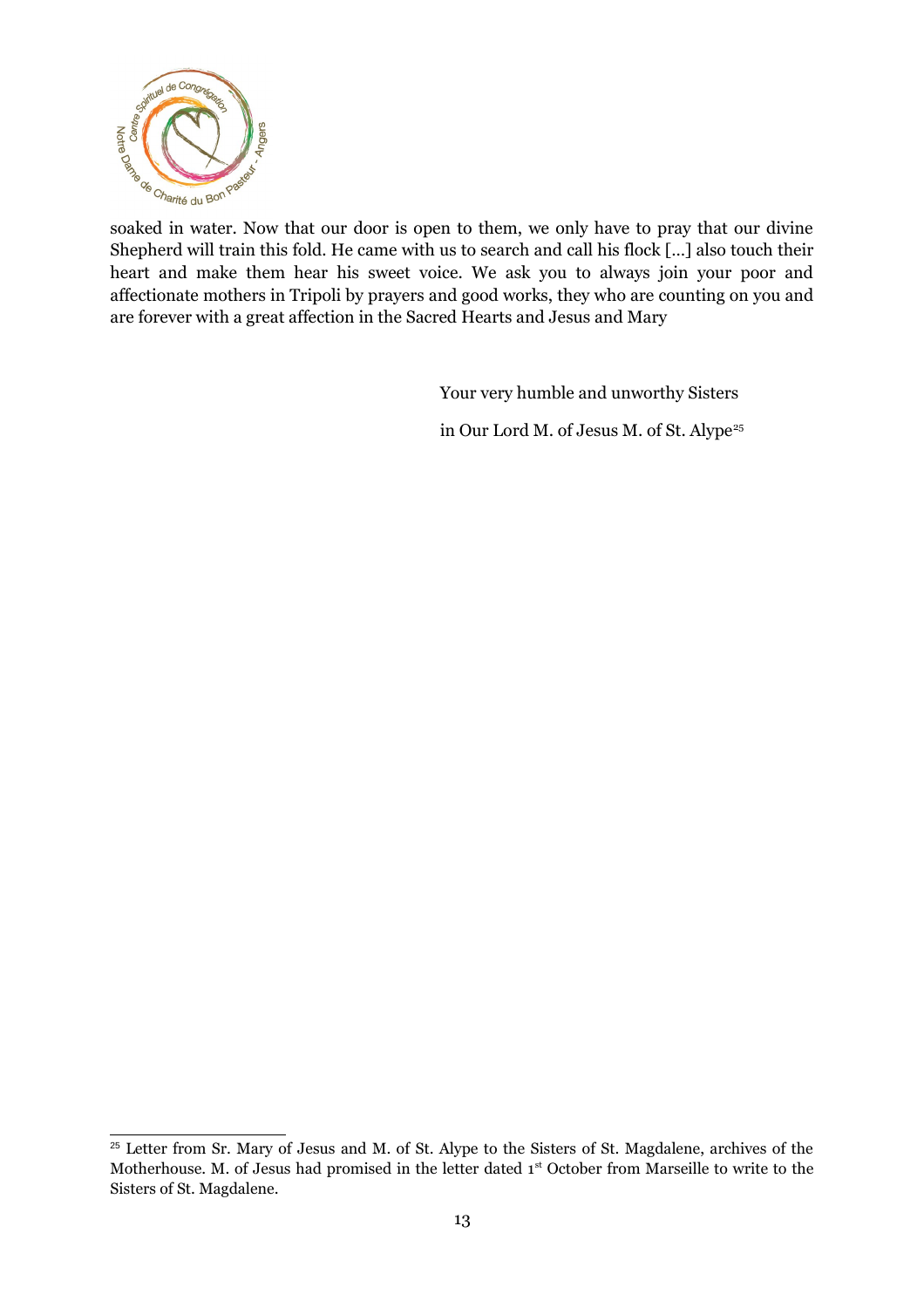

## **Appendix 5 Letter from the Consul of France in Tripoli to Sr. Mary Euphrasia Pelletier**

GENERAL CONSUL OF FRANCE

IN

#### TRIPOLI

of Barbaria

\_\_\_\_\_\_\_\_\_\_\_\_\_\_\_\_\_\_\_\_\_\_\_

Tripoli,  $29^{th}$  June  $1853$ 

Madam,

Since my arrival in Tripoli I have, as the Representative of France, taken an active interest in the virtuous daughters sent in this barbarous coast by your religious zeal and your eminent charity to endeavor to spread the gentle lights of Christianism. Who indeed could not esteem, like and even admire the noble creatures who, condemning themselves to a long exile, submitted to the hardest privations, exhausted by a work beyond their physical strength, pursue courageously the work of charity to which they have devoted themselves? But while admiring the instruments and aim of this work I firstly disapprove of its application in this country and secondly deplore the lack of means at the disposal of these poor religious. Let me explain:

The purpose of the work of the Good Shepherd Sisters sent to Tripoli is to buy back young black slaves, to convert them to the Catholic Faith as well as to offer a refuge to repentant women.

All people who, like me and better than me, know the Muslims, their ways of life and their religion, can guarantee that proselytism towards them brings contrary results to the aim fixed by the pious souls who want to spread the law of Christ. The Muslims very little apply the morals recommended in all religions and hold on to theirs perhaps more than any other people. For them, religion is fanaticism; and any attempt which could indicate to them a wish to convert them or their brothers to another faith arouses their religious feelings; with such attempts one would find among those rather mild Muslims today the descendants of these sectarians fanatics of Mohammed. By giving them good examples, by penetrating in their midst without instilling the least distrust in them, by proving to them that the Christians are better than the Muslims, we can hope after many years to bring them to acknowledge the superiority of our divine creed.

As to the refuge to give to the poor women whose shameful profession is admitted by our civilization in our society, there are none in Tripoli.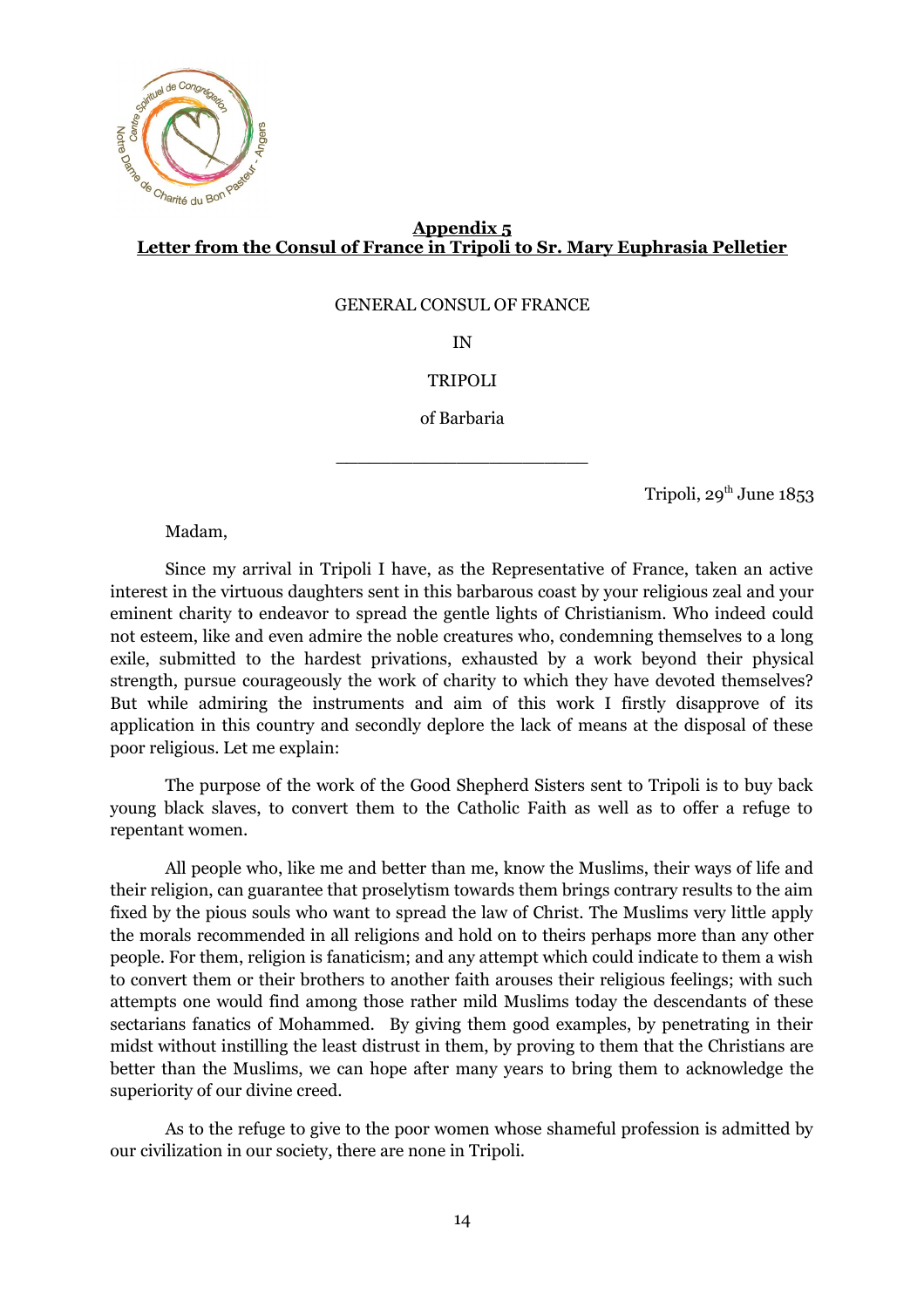

 $\sigma_{\text{S}}$  or  $\sigma_{\text{P}}$  or  $\sigma_{\text{P}}$  and  $\sigma_{\text{P}}$  and  $\sigma_{\text{P}}$  and  $\sigma_{\text{P}}$  and  $\sigma_{\text{P}}$  and  $\sigma_{\text{P}}$  and  $\sigma_{\text{P}}$  and  $\sigma_{\text{P}}$  and  $\sigma_{\text{P}}$  and  $\sigma_{\text{P}}$  and  $\sigma_{\text{P}}$  and  $\sigma_{\text{P}}$  and  $\sigma_{\text{P}}$  an this regency.

Faced with these impossibilities which your dear religious have been able to witness, Madam the Superior General, what step has their charity made them take? They have given their time to educating the little Christian girls in this city. They have doubtless made much good but could achieve much more were their conditions improved.

First of all they do not have the necessary resources for decent and proper accommodation and food. To support themselves they have to work at night, because their days are dedicated to prayer and to the instruction and supervision of almost 60 little girls, barely half of them being able to pay a retribution of 1,60 francs per month. Secondly, they are not enough. They are only three constantly living in a dark and unhealthy house, without any place in which to go for a walk, they are really threatened by consumption.

These poor girls were hoping for the arrival of a few Sisters; they at least expected to hear from you, Madam the Superior. When nothing came they had a moment of discouragement and thought of going to beg their Mother for an organization able to conclude their pious mission. The Apostolic Prefect has not been able to grant them their wish, for reasons which I have been obliged to acknowledge as right. But we promised them that we would write to you , Madam the Superior, to tell you frankly of their painful situation.

To sum up, here are what I believe to be the main conditions necessary to ensure the success of this Congregation:

- 1. Above all, the necessary funds to rent or buy a house that could be repaired and adapted to the uses of a Monastery need to be found.
- 2. There should be 8 Sisters, of which 2 should be French.
- 3. Among these 8 Sisters, 2, wearing a black habit, should visit the sick as well as have some practical knowledge of surgery and medicine
- 4. Education and care should be given by the religious to the sick and the little local girls regardless of their origin or religion.

Based on these conditions, the Good Shepherd Monastery in Tripoli would grow with chances of great success. The moral and material support of the Apostolic Prefect and the Representative of France would guarantee this success; But to be honest with you, I could not support this work to the Government of His Imperial Majesty<sup>[26](#page-14-0)</sup> if it does not meet the conditions that I briefly listed above.

The health and peace of your daughters demand a quick reply, Madam the Superior General, please do not make them wait for this comfort and be assured of the profound respect with which I have the honor to be

<span id="page-14-0"></span><sup>26</sup> Napoleon III, Emperor of the French since December 1852.